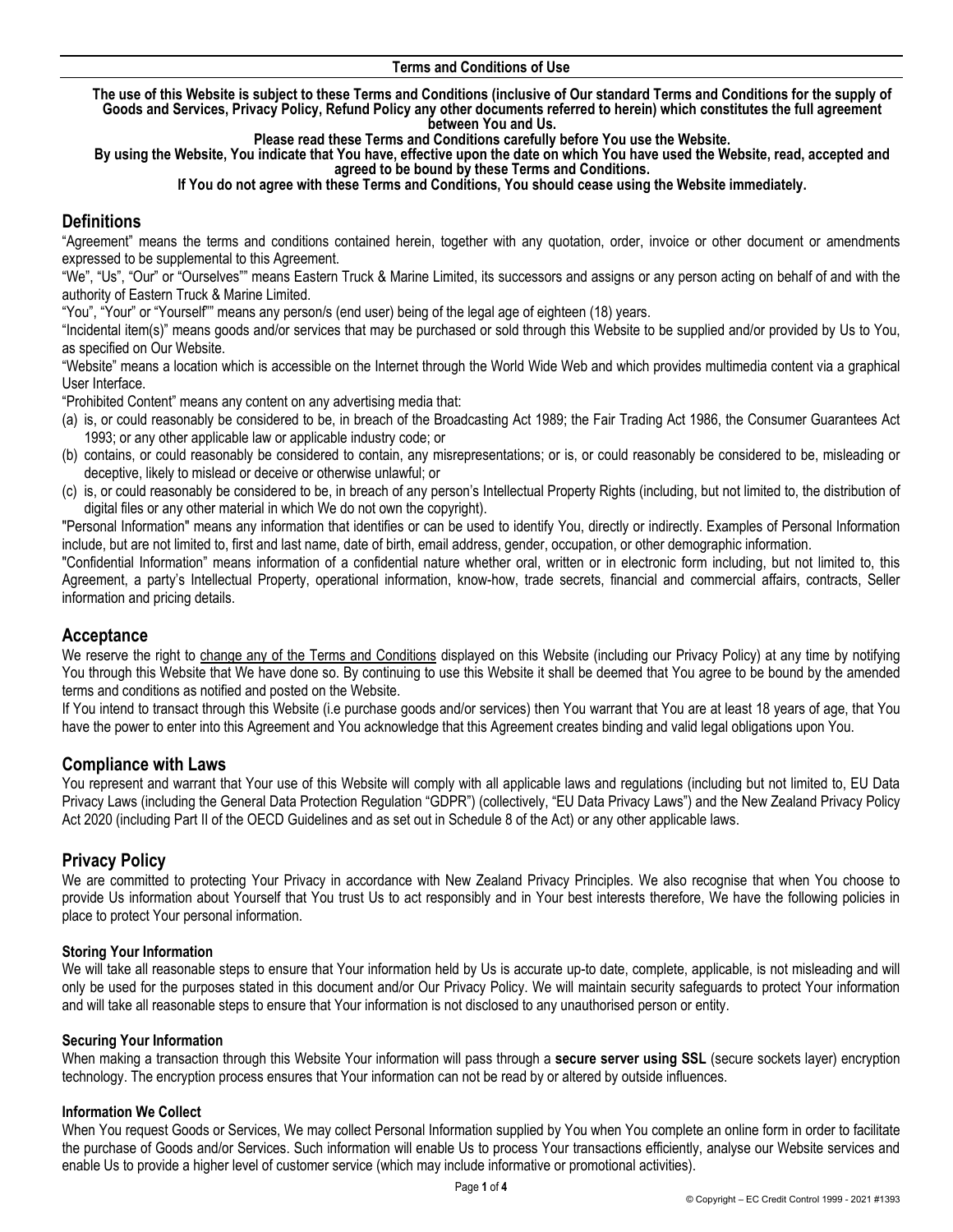We may also collect the following information/tracking data for statistical purposes and to help Us understand how to make Our Website more available and user friendly for You and to measure the success of any advertising activities We may under take:

- (a) Your IP address.
- (b) The date and time of Your visits to Our Website.
- (c) Your clicks and activity on this Website.
- (d) The referring Website if any through which You clicked through to this Website.
- (e) Technical information on Your browser, device and operating systems.

#### **Information We Release**

We will only release information about You as authorised by Yourself, required by law or where required in order for Us to provide Goods or Services to Yourself e.g to third party suppliers, or delivery companies. Where supplied to such third parties the information provided will only be sufficient for the third party to perform their services and may not be used by them for any other purpose.

We will not release Your information for any purpose which You could reasonably expect us not to release the information.

Except as detailed above We do not share, give, sell, rent, or lease information to third parties and Your Personal Information will only be disclosed to those employees within Our organisation who have a need to know in order to ensure You are provided with information about Our products and Services or to request Goods and Services through this Website.

Under the Privacy Act legislation You can ask to see any information We may hold about You and You also have the right to have any inaccuracies in the same corrected by Us. We will comply with any such requests to the extent required by the Privacy Act legislation within fourteen (14) days of the receipt of Your request. We may ask you to verify your identity in order to help us respond efficiently to your request.

## **Other Data Protection Rights**

You may have the following data protection rights:

- (a) To access, correct, update or request deletion of Personal Information. We will take all reasonable steps to ensure that the data We collect is reliable for its intended use, accurate, complete and up to date.
- (b) In addition, individuals who are residents of the European Economic Area "EEA" can object to processing of their Personal Information, ask to restrict processing of their Personal Information or request portability of their Personal Information. You can exercise these rights by contacting Us using the contact details provided in the "Questions and Concerns" section below.
- (c) Similarly, if Personal Information is collected or processed on the basis of consent, the data subject can withdraw their consent at any time. Withdrawing Your consent will not affect the lawfulness of any processing We conducted prior to Your withdrawal, nor will it affect processing of Your Personal Information conducted in reliance on lawful processing grounds other than consent.
- (d) The right to complain to a data protection authority about the collection and use of Personal Information. For more information, please contact your local data protection authority. Contact details for data protection authorities in the EEA are available at http://ec.europa.eu/justice/article-29/structure/data-protection-authorities/index\_en.htm.

## **Questions & Concerns**

If You have any questions or comments, or if You have a concern about the way in which We have handled any privacy matter, please use Our [contact form](https://mailchimp.com/contact/) via this Website to send Us a message. You may also contact Us by postal mail or email at: administrator@easterntruck.co.nz

# **For EEA Residents:**

For the purposes of EU data protection legislation, the Privacy Officer is the Data Protection Officer (DPO) of Your Personal Information. Our Data Protection Officer can be contacted at: administrator@easterntruck.co.nz

**For Non-EEA Residents: Attention: Privacy Officer** administrator@easterntruck.co.nz **Postal Address: PO Box 3038 Onekawa**

 **NAPIER 4142**

## **Cookies**

We and Our partners may use various technologies to collect and store information when You use this Website, and this may include using cookies and similar tracking technologies, such as pixels and web beacons. These web beacons track certain behavior such as whether the email sent through the Website was delivered and opened and whether links within the email were clicked. They also allow Us to collect information such as the recipient's: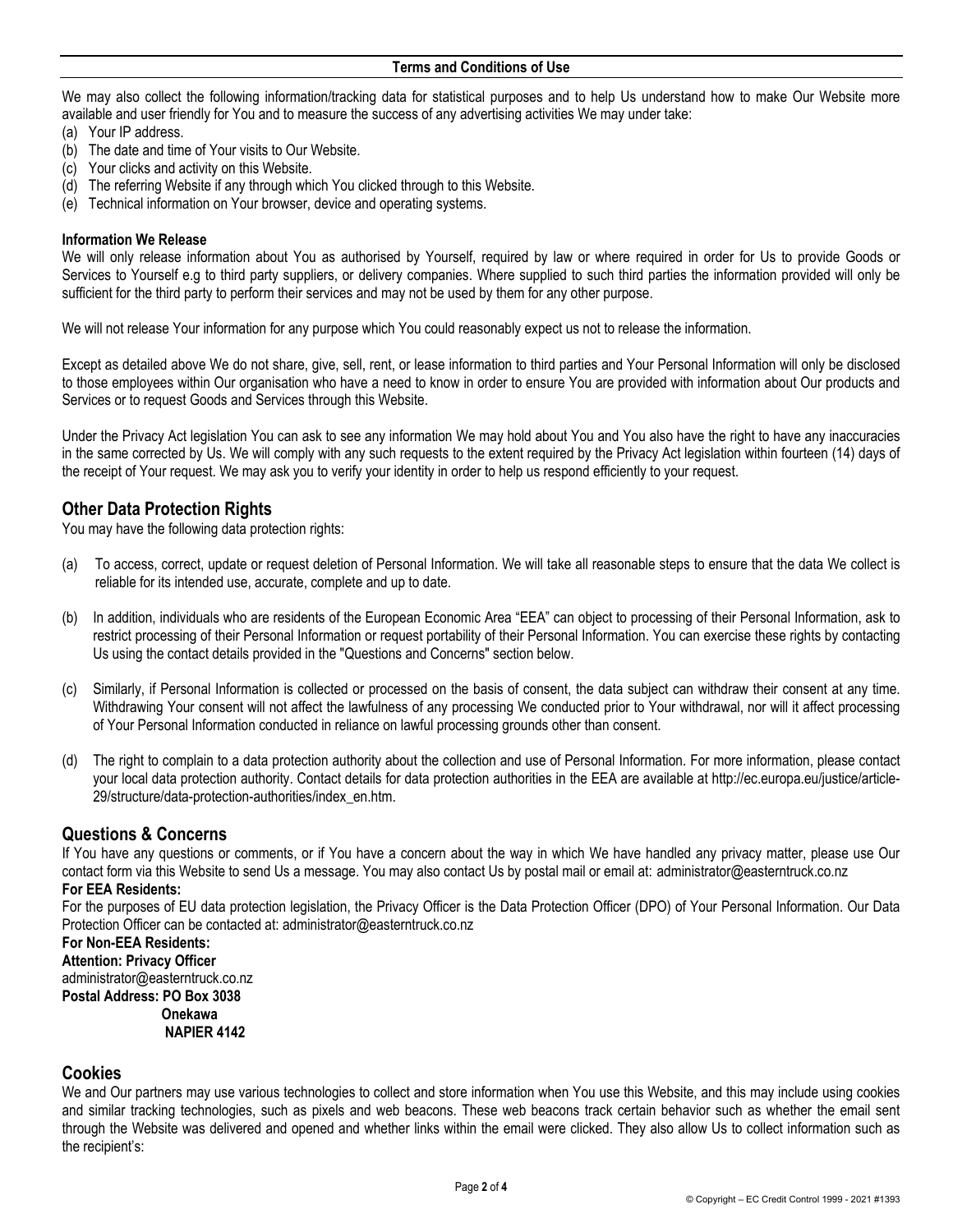- IP address, browser, email client type and other similar details;
- Tracking Website usage and traffic;
- Reports are available to Us when We send email to You, so We may collect and review that information.

These cookies **do not read Your hard drive** but may be stored on Your hard drive to enable Our Website to recognise You when You return to the same.

# **Mailing Lists**

If at any time You are on a mailing list of Ours then You may request to be removed from the same and We will comply with Your request if there is no unsubscribe button provided then please contact Us with Your request using the "Contact Us" section of this Website.

# **Returns, Damaged or Defective Goods**

Our policy in relation to Returns, Damaged or Defective Goods shall be as specified in Our standard Terms and Conditions for the supply of Goods and Services. We shall not accept returns for change of mind or if You make a wrong decision unless due to our negligence or incorrect information supplied by Ourselves.

# **Copyright and Trademarks**

The contents of this Website are at all times the copyright or trademark property of either Ourselves, Our suppliers or linked third parties and You may not distribute, reproduce, display, publish any trademark or other content of this Website for any purpose whatsoever without the prior written approval of Us, Our suppliers or linked third parties (each as applicable). Furthermore You agree to indemnify Us against any claims, costs, damages or losses incurred by Us should You fail to comply with this clause.

## **Advertisers and Linked Sites**

The display on Our Website of any advertiser or the provision of a link to third party Websites does not constitute Our endorsement of either the advertiser or third party provider or any of their Website content or business practices. As We do not have any control of the content of any third party Websites, access to such Websites is at Your sole risk and We recommend that You thoroughly review the terms and conditions of use and the Privacy policies of any third party Website immediately once You access such a Website.

We shall accept no liability in regards to any dealings, promotions or activities between Yourself and advertisers or third party providers.

## **Specifications and Information**

Specifications and information provided on this Website are given in good faith based on Our knowledge, experience, or information provided to Us by manufacturers and/or suppliers, or derived from sources believed to be accurate at the time the information is received by Us, therefore it is recommended if You have any concerns as to the suitability of Goods or Services provided through this Website in respect of the use of the Goods or Services or their suitability for a particular use that You contact Us or seek external professional opinion.

You acknowledge and accept that colours of items displayed on the Website may not reflect the true and actual colour of such items as this may be affected by external influences such as the quality of images supplied to Us for use, or the quality, age or settings on Your monitor. If colour is a major factor in Your decision making We recommend You contact Us before purchase.

# **On-Line Ordering**

Display on this Website does not guarantee the availability of any particular Good(s) therefore all orders placed through this Website shall be subject to confirmation of acceptance by Us. Orders for Services shall be subject to confirmation of suitable timeframes between You and Ourselves for provision of the Services.

## **Continuous Service**

Due to the inherent nature of Websites We cannot guarantee uninterrupted or continuous availability of this Website and You accept that the Website may also be unavailable from time to time for maintenance or scheduled upgrades. Where able We shall give You advanced warning of the same. We shall accept no liability in relation to Website downtime whether scheduled or otherwise.

# **Termination of Use**

These terms and Your access to Our Website may be terminated by Us (at Our sole discretion) at any time without notice or any requirement to give You a reason why. In the event of termination under this clause We shall have no liability to You whatsoever (including for any consequential or direct loss You may suffer).

## **Jurisdiction**

This Website (excluding any linked third party sites) is controlled by Us from Our principal business premises in New Zealand. Our servers are located in New Zealand so Your information may be transferred to, stored, or processed in New Zealand. It can be accessed from countries around the world to the extent permitted by the Website. As each country has laws that may differ from New Zealand, by accessing this Website, You agree